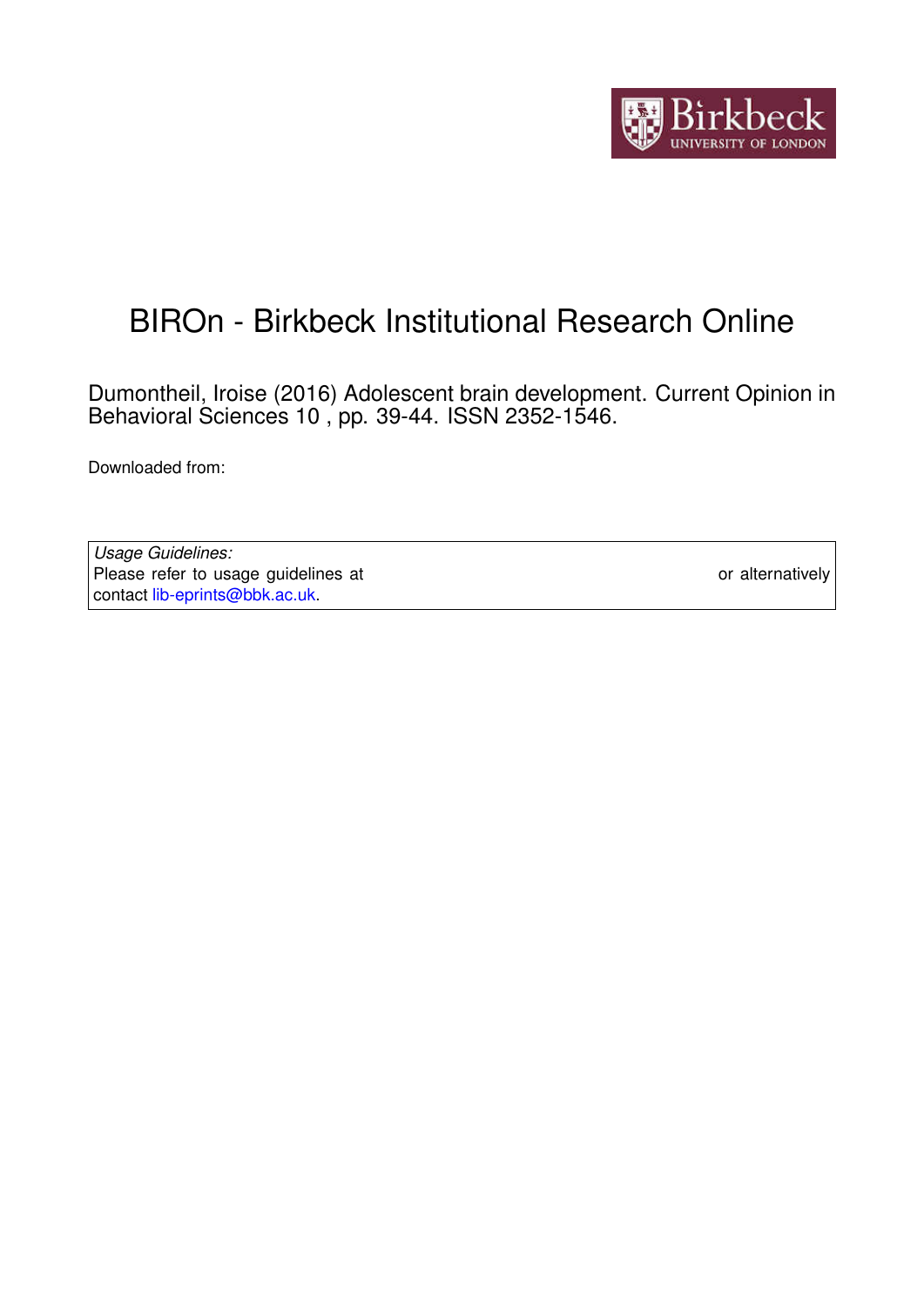# **Adolescent brain development**

Iroise Dumontheil

### *In press in Current Issues in Behavioral Sciences*

**Corresponding author** Dr. Iroise Dumontheil Department of Psychological Sciences, Birkbeck, University of London Malet Stret London, WC1E 7HX, United Kingdom +44 203 073 8008 i.dumontheil@gmail.com

### *Abstract*

Adolescence starts with puberty and ends when individuals attain an independent role in society. Cognitive neuroscience research in the last two decades has improved our understanding of adolescent brain development. The evidence indicates a prolonged structural maturation of grey matter and white matter tracts supporting higher cognitive functions such as cognitive control and social cognition. These changes are associated with a greater strengthening and separation of brain networks, both in terms of structure and function, as well as improved cognitive skills. Adolescent-specific sub-cortical reactivity to emotions and rewards, contrasted with their developing self-control skills, are thought to account for their greater sensitivity to the socio-affective context. The present review examines these findings and their implications for training interventions and education.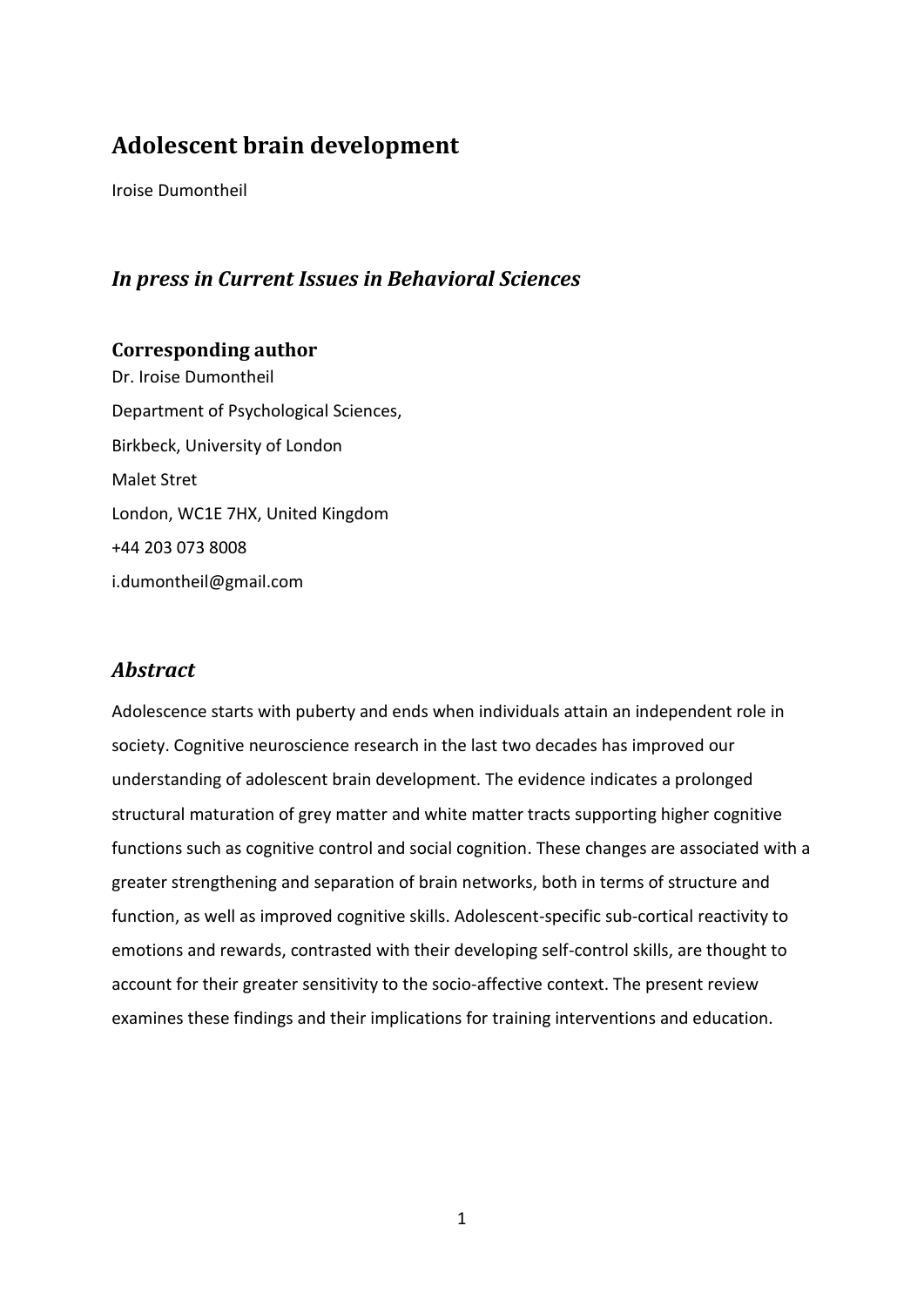## **Introduction**

Adolescence is the period of transition from childhood to adulthood. The start of adolescence is defined by the onset of puberty, while its end is defined socially, as the time when an individual takes an independent role in society. The timing and length of adolescence has varied historically and varies between cultures. Research in the last two decades has used techniques such as magnetic resonance imaging (MRI) to study the healthy developing brain. Although total brain volume reaches adult levels at the end of childhood, it was found that adolescence is associated with significant, region-specific, changes in brain structure and brain function, leading to unique adolescent patterns of brain responses and behaviour. Here, I will present recent findings and reviews of this research, and consider the implication of the findings for training and education.

# **Structural brain development**

A key finding from longitudinal MRI studies of brain development has been that there are during adolescence significant changes in white matter, which contains myelin-covered axons, and grey matter, which contains neuronal cell-bodies, dendritic trees and synapses [1,2]. Volumetric measures broadly show that white matter volume increases linearly during the first two or three decades of life, while grey matter volume peaks in mid- to late childhood, and decreases during adolescence [3,4].

### *White matter*

The developmental increase in white matter volume is thought to reflect increased axon diameter and increased myelination. Diffusion tensor imaging (DTI) techniques allow the investigation of the organisation of white matter tracts using fractional anisotropy (FA) and mean diffusivity (MD), which measure the direction and mean diffusion of water, respectively. The first large longitudinal DTI study showed tract-specific non-linear developmental changes in FA and MD, with prolonged maturation of association tracts during adolescence, in particular frontal tracts [3]. Interestingly, there was extensive individual variability in developmental change, notably in the 20s, with for example, 40–50% of 19-32 year-olds showing increasing FA in the inferior longitudinal and fronto-occipital fasciculi between scans, demonstrating prolonged development in these regions, while 5–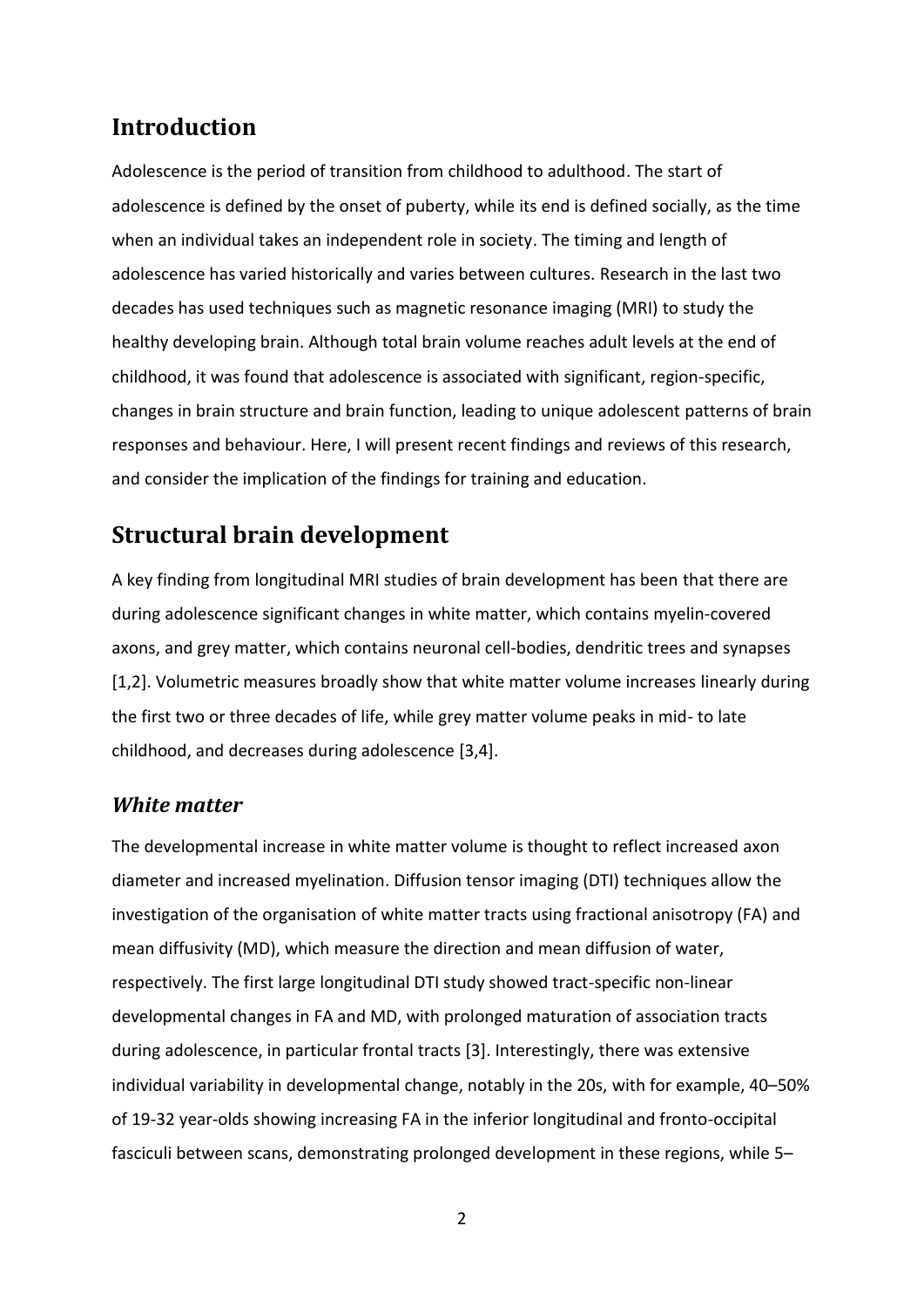15% of this age group showed decreased FA between scans [3]. This individual variability may inform our understanding of psychiatric disorders, many of which emerge during adolescence and show frontal white matter anomalies [5].

#### *Grey matter*

Synaptic density, i.e. the number of synapses per neuronal volume, increases during the first months and years of life, reflecting dendritic arborisation, and later decreases first in somatosensory regions during childhood and in the prefrontal cortex (PFC) during adolescence [6,7]. Changes in grey matter volumes, thought to reflect synaptic pruning, show a later development of frontal and temporal lobes than occipital and parietal lobes, indicating a prolonged maturation of brain structure in higher association areas. A recent longitudinal study suggests that the developmental decrease in cortical thickness may be accelerated in adolescence compared to childhood and early adulthood in all four lobes [8], although there is significant variability in developmental changes. This variability appears to be meaningful. For instance, delayed or greater changes in cortical thickness in the PFC during adolescence have been associated with higher IQ [9] and verbal working memory [10]. These findings can be related to heritability studies suggesting that more intelligent individuals show a longer period of sensitivity to the environment extending into adolescence [11].

### *Sex and Puberty*

Although sexual maturation, growth, and body fat redistribution, are related to puberty, very little is currently known in humans of the effect of hormones on brain development during adolescence [12,13]. Recent studies collecting puberty assessments or salivary levels of pubertal hormones and have demonstrated that age and puberty status could independently account for aspect of brain maturation during adolescence, e.g. volume of subcortical regions [12], cortical thickness [14], and MD measures of white matter tracts in boys [15]. In animal studies, androgens and oestrogens have differential effects on different brain areas [12,13]. Although brain differences between sexes in humans mostly reflect differences in total volume, some region-specific differences in brain maturation can be observed, both cortically and subcortically [2,12,16] and may be driven by differential hormone effects. This spatially sexually specific dimorphic cortical maturation may provide a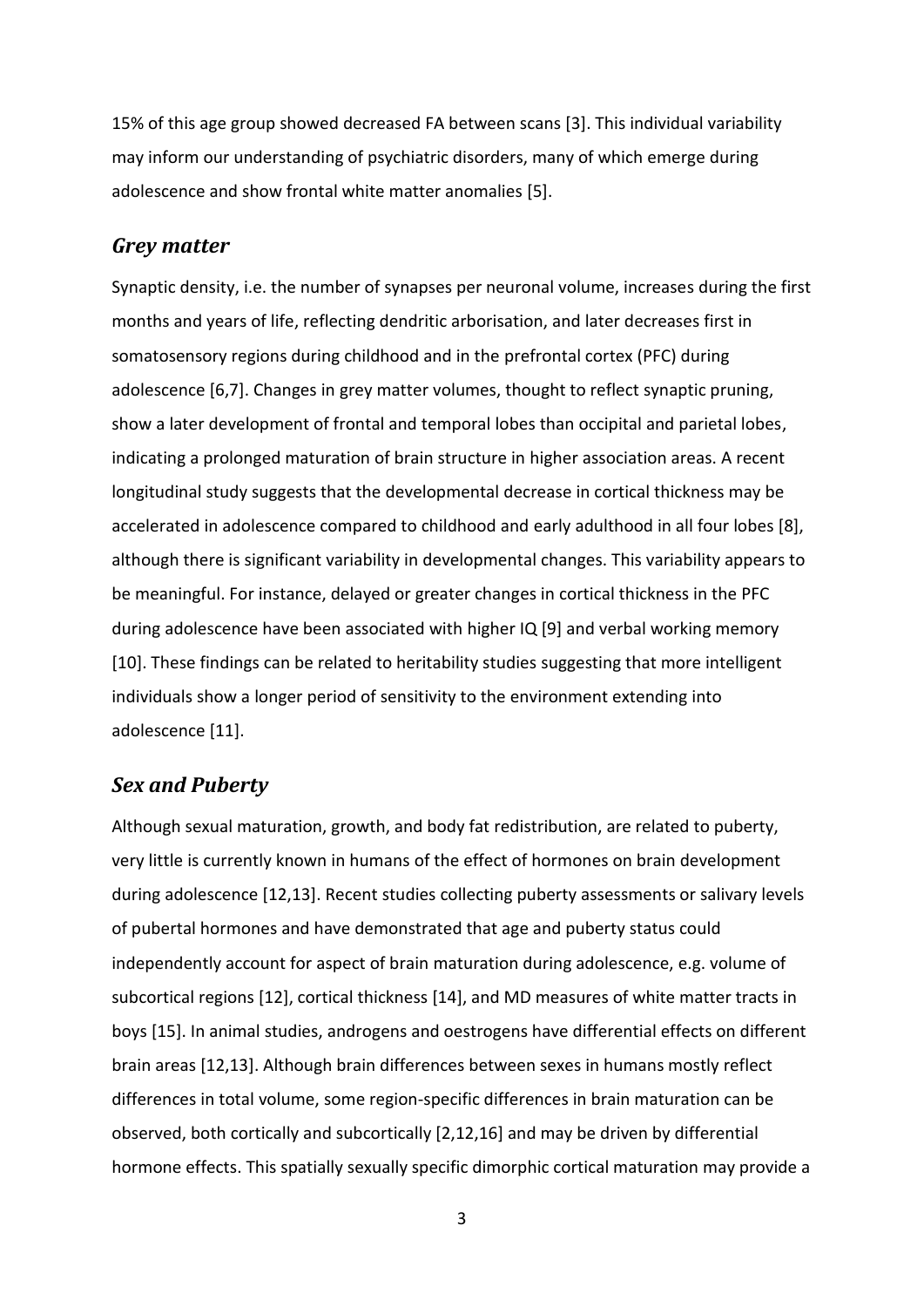framework to better understand sex differences in cognition and behaviour, such as differences in risk-taking and antisocial behaviour, or differences in the emergence of psychiatric disorders [5].

### *Mismatch model*

In 2008, two research teams proposed that the increased risk-taking and sensation-seeking observed during adolescence compared to childhood and adulthood may emerge from differential developmental of two brain systems [17,18]. The suggestion was that adolescent-specific behaviour emerged from a mismatch between earlier, puberty-driven, maturation of sub-cortical regions supporting emotional and reward processing, and later maturation of parietal, frontal and temporal cortex regions supporting self-regulation and social cognition [17–19]. Although this theoretical framework is likely too simple, considering for example the different time courses of structural changes observed in individual sub-cortical regions [12], a recent study contrasting PFC cortical thickness and volumes of the nucleus accumbens (NAcc) and amygdala, provides support for the mismatch model [20]. This study reports greater and later developmental changes in the PFC than in the amygdala and NAcc, and evidence of mismatch in most participants at the individual level [20].

### **Functional brain development**

Neuroimaging techniques have allowed the investigation of not only the structural changes occurring during adolescence, but also of functional changes. Findings from resting state connectivity and electroencephalogram (EEG) oscillation studies will first be presented. As there is little event-related potential (ERPs) research on adolescence [21], the subsequent sections will focus on functional MRI (fMRI) studies of cognitive, social and emotional development (see [21,22] for more detailed reviews).

#### *Resting state*

The analysis of correlations of fluctuations in blood-oxygen level dependent (BOLD) signal at rest has shown a pattern of (i) decreased short-range connectivity and increased long-range connectivity, and (ii) increased within-functional network (e.g. default, sensorimotor, fronto-parietal) and decreased between-functional network connectivity during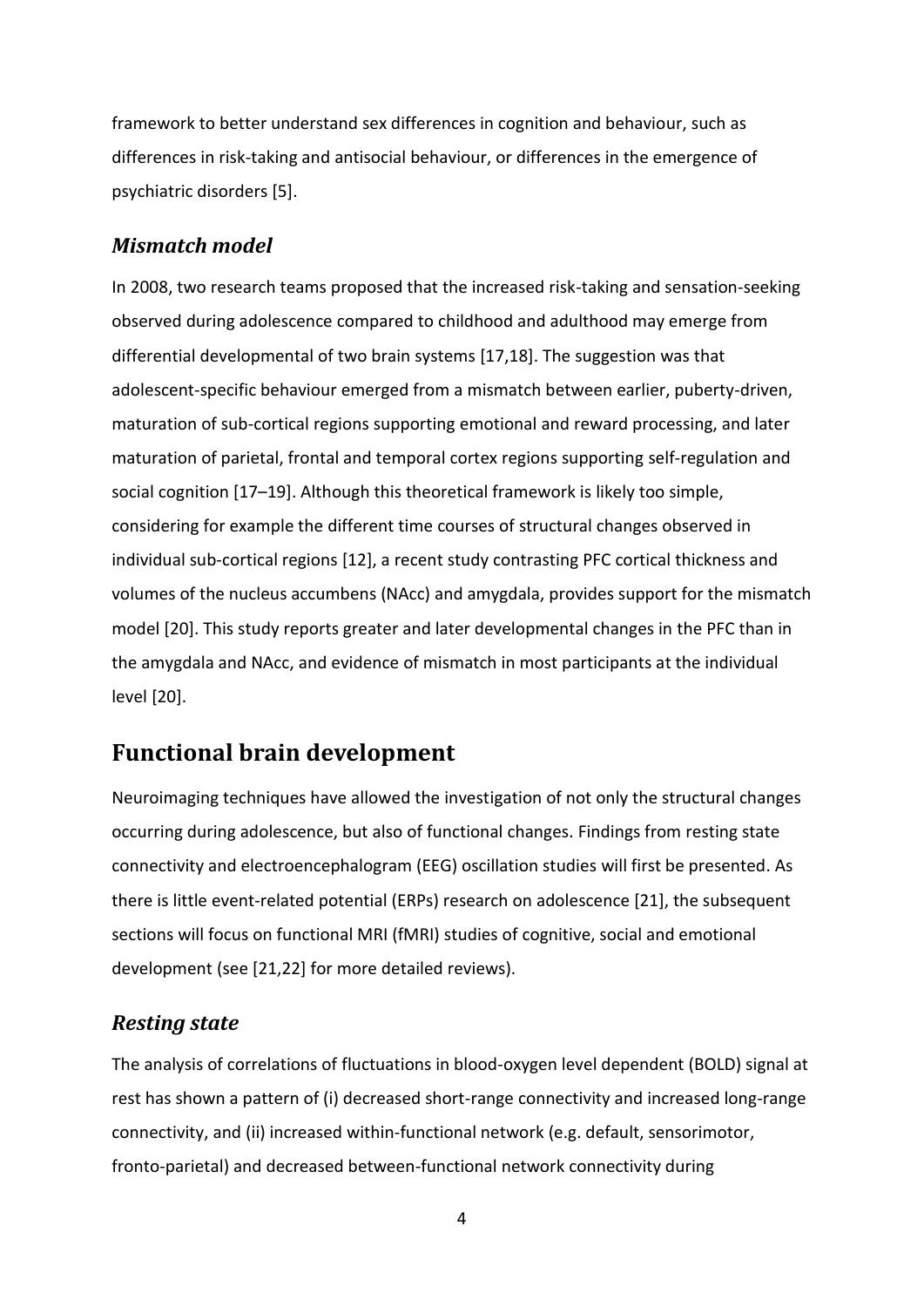development. Reanalysis of these data suggests however that developmental differences are smaller than first thought because of confounding effects of motion [23], an issue the field is currently trying to address [24]. Importantly, individual differences in functional connectivity at rest and during task performance associate with cognitive performance during adolescence (e.g. for cognitive control [25]). EEG coherence patterns, thought to reflect increased communication between sites, continue to mature until at least midadolescence [21], and have been found to predict motor skill acquisition in young adults [26]. A good correlation between networks showing high EEG temporal correlation and networks identified using tractography from structural MRI data demonstrates the possibility of linking structural and functional measures [27].

### *Cognitive control*

Cognitive control can be broadly defined as the ability to flexibly adapt one's behaviour in the pursuit of an internal goal by the coordination of thoughts and actions. Cognitive control abilities improve steeply during childhood, and more slowly through adolescence. During adolescence basic executive functions tasks assessing working memory (WM), inhibition, or task switching are associated with increased activation in the parietal cortex and both increases and decreases in activation in the lateral PFC [22,28] (**Figure 1**). Functional changes are also observed for more complex cognitive control tasks of performance monitoring, feedback learning and relational reasoning [22]. An unspecific broad PFC recruitment at young ages may be replaced by the activation of increasingly specialised PFC regions for particular aspect of cognitive control, such as the inferior frontal gyrus for response inhibition [29], or the rostrolateral PFC for relational reasoning [30]. Little is known regarding synaptic and neurotransmitter changes underlying cognitive control development [31]; however studies using common genetic variants affecting neurotransmitter systems allow for indirect investigations of these changes, and can demonstrate associations with individual differences in cognitive development (e.g. for working memory [32]).

Adolescence is a period when students become increasingly responsive and able to learn from negative feedback [33], which may have implications for education. Other links between cognitive control abilities and school performance have been made. For example, working memory performance and its neural correlates are associated with arithmetic skills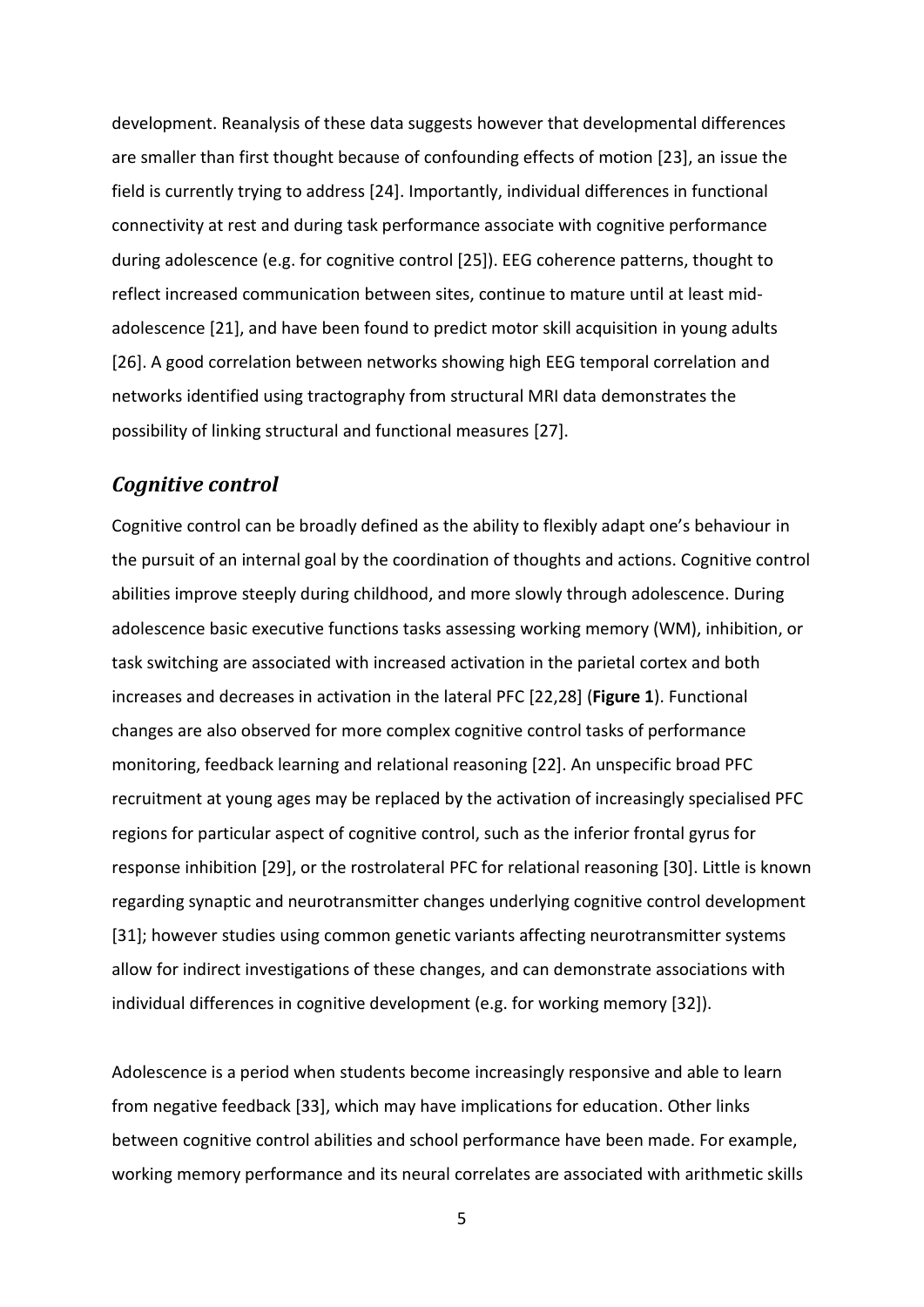[34], while improved reasoning about increasingly complex relations may support maths learning [35]. Improved cognitive control also allows adolescents to improve their ability to organise and monitor memory representations and memory retrieval [36].

#### *Social cognition and emotion*

Adolescence is also a period of major social cognitive changes [37]. Within the social brain, adolescents consistently show greater activation than adults in the medial PFC (MPFC) and reduced activation in the temporal cortex (**Figure 1**) [4,22]. Adolescents become increasingly socially oriented towards their peers, and show greater sensitivity to the presence of peers and evaluation by peers both at the behavioural and the neural level [37]. Although adolescents can be more self-centred than adults, for instance they are less likely to take another individual's perspective into account [38], they are also more sensitive to peer exclusion [39], and more risk-taking in the presence of peers [17,19]. A better understanding of the brain basis of social functioning and social development during adolescence could help foster social competence [37].

The importance of the social context is paralleled by the importance of the emotional, affective and reward context during adolescence, both impacting on decision making [40]. In an extension of the mismatch model [17,18], developing cognitive control skills are proposed to compete with increased reactivity to emotional stimuli, for example observed via greater amygdala response to emotional faces during adolescence [41], and increased reactivity to rewards, apparent through increased striatal activation observed when adolescents receive rewards [22,42] (**Figure 1**). This adolescent-specific reactivity to emotion and rewards, and the salience of the social context for adolescents, associated with diminished self-control (e.g. inhibition inappropriate emotions, desires, and actions) are thought to be behind the small increase in mortality compared to childhood [43]. However, as this increase continues into early adulthood, risk-taking is not unique to adolescents, but they are likely to differ from adults in what they find tempting or rewarding [44].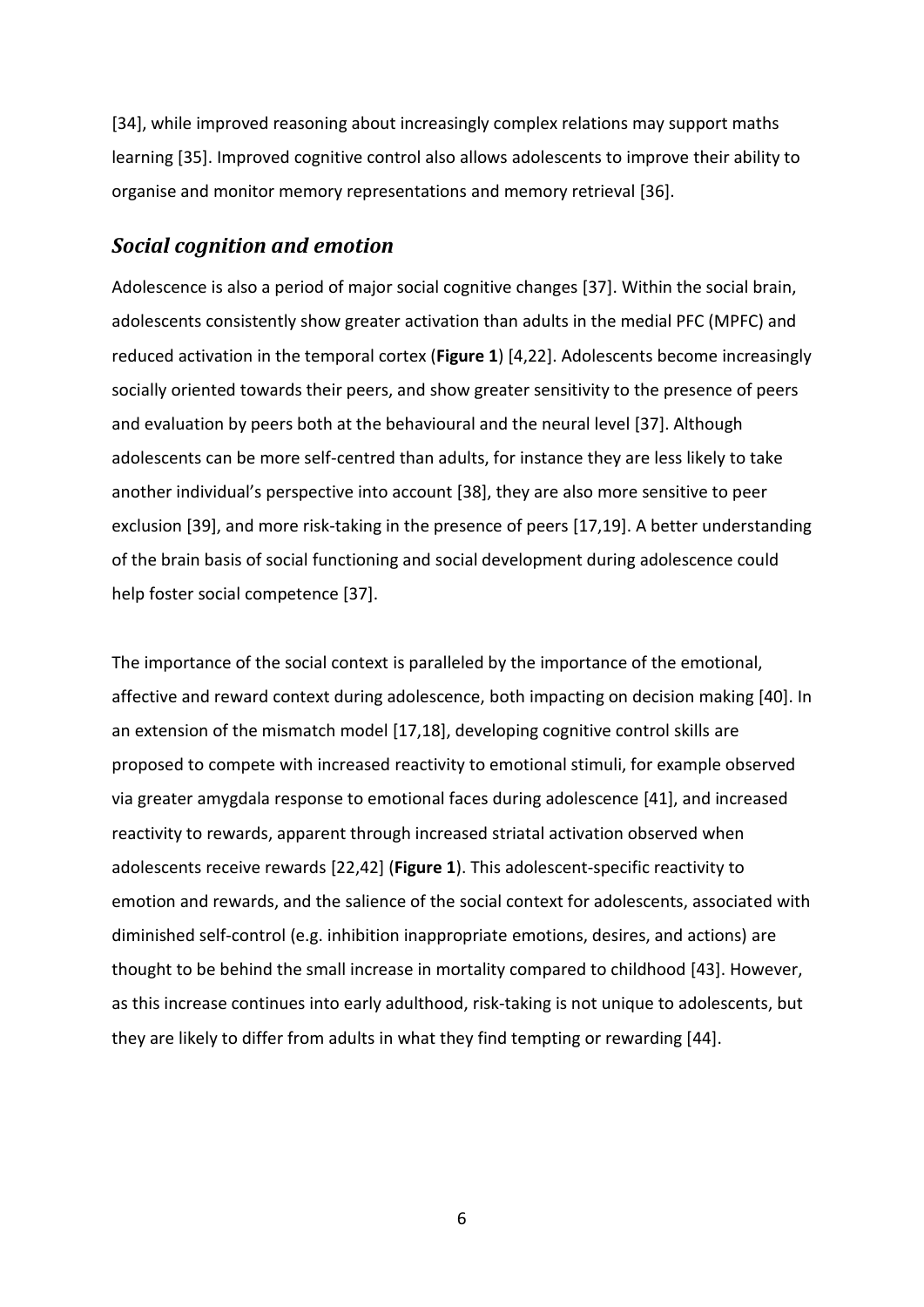

**Figure 1: Summary of key aspects of brain development during adolescence.** Lateral PFC and IPS are the main regions of the cognitive control network. While there is a consistent increase in IPS activation during cognitive control tasks into adulthood **(+)**, the findings in the dorsal aspect of the lateral PFC are more mixed **(?)**. The ventral aspect of the lateral PFC also shows both increases and decreases in activation with age in tasks requiring self-control in an affective or reward context. The MPFC, ATC and pSTS/TPJ are key region of the mentalising network of the social brain. MPFC activation consistently decreases with age **(-)** in social cognition tasks, while temporal cortex activation tends to increase with age **(+)**. Finally, the striatum and amygdala show peaks in activation during adolescence **(^)** when participants receive a reward or are presented with emotional stimuli, respectively. All cortical regions highlighted here show decreased grey matter volume and cortical thickness during adolescence, while amygdala volume increases during adolescence, and striatum volume decreases during adolescence. Age and puberty stage both play a role in structural and functional changes taking place during adolescence. ATC: anterior temporal cortex; IPS: Intraparietal sulcus; MPFC: medial prefrontal cortex; PFC: prefrontal cortex; pSTS: posterior superior temporal sulcus; TPJ: temporo-parietal junction.

### *Limitations of functional imaging research*

The BOLD signal is an indirect measure of neural activity, and as such may be subject to the influence of a broad range of factors affecting the link between neural activity and BOLD during development [45]. Developmental differences in brain activation may be associated with either quantitative or qualitative differences [28], and may reflect underlying changes in brain structure [46], and changes in task-related functional connectivity [25,47]. EEG offers a somewhat more direct measure of neural activity, associated with a better time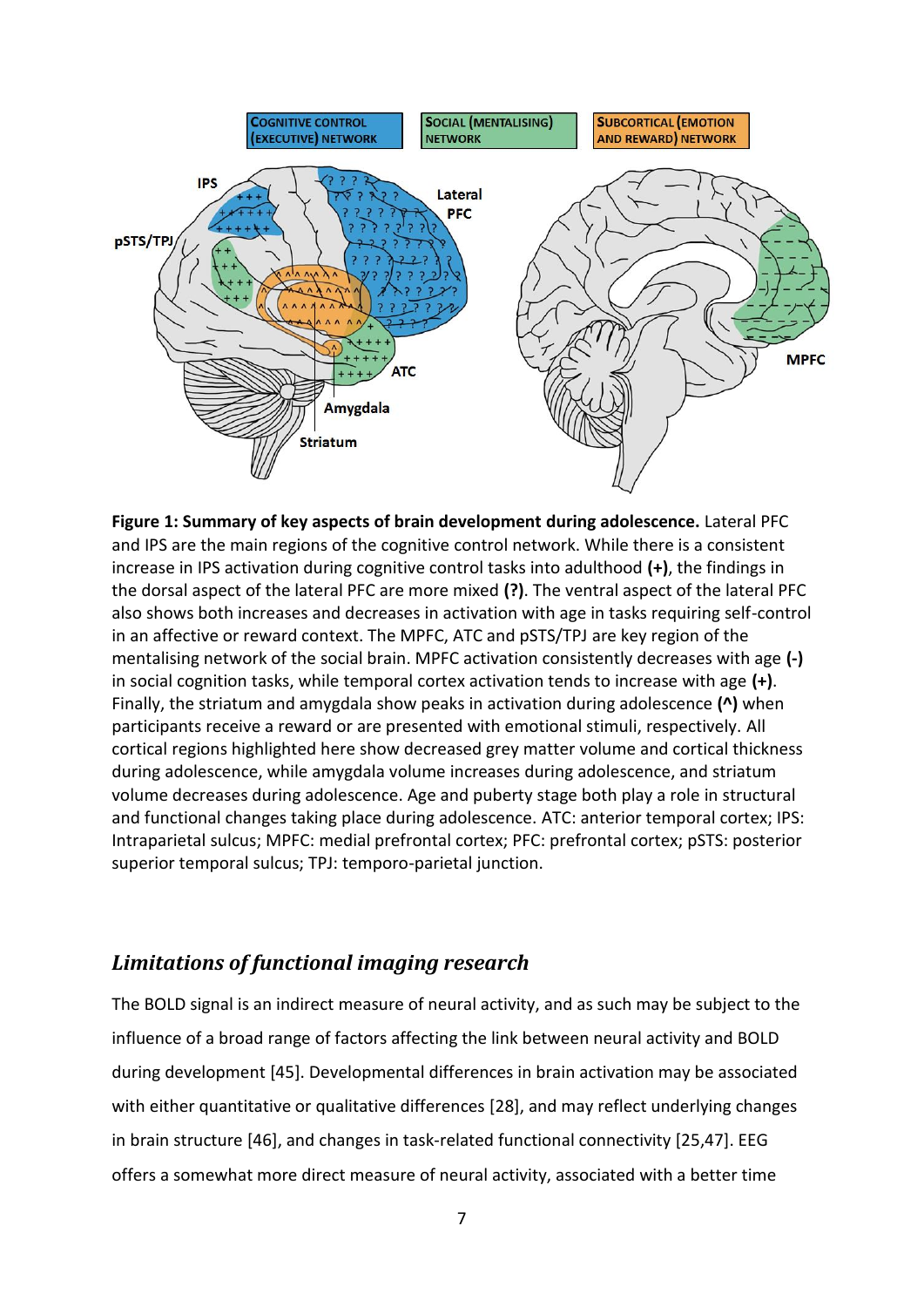resolution; however, the interpretation of age group differences is also difficult [21]. A common limitation to both techniques is the difficulty in dissociating the impact of age or performance on BOLD or ERPs, and confounding effects of movement [21,22,48].

### **Interventions**

#### *Adolescence as a sensitive period*

The research reviewed above demonstrates adolescents' brains and cognition are in a state of flux. Studies in adults have shown that training interventions can lead to changes in behaviour, brain function, and brain structure [49]. Animals studies indicate that mechanisms of neural plasticity, implemented via synaptic reinforcement and pruning, differ between brain regions [50], however little is known of developmental changes in neural plasticity, in particular in humans. It has been suggested that the changes in neural efficiency and integration of networks occurring during adolescence may render this period particularly sensitive to training interventions. Indeed, despite suggestions that earliest interventions are the most effective [51], this may not be true for aspects of cognition and mental health problems which are developing during adolescence [37,52]. There is however currently little evidence of adolescence as a sensitive period [52]. Brain structure and current level of cognitive functioning, as well as genetic differences [54], may constrain the maximum level of performance achievable through training [49]. It is also necessary to consider whether accelerating all aspects of development may be useful, as, for example, the specificities of adolescents' cognition may render them more flexible, explorative and adaptable [22], which may be beneficial in a range of contexts. For example, while improving inhibitory control may improve behaviour in class overall, it may limit adolescents' creativity in arts. Such trade-offs will need to be fully considered [53].

#### *Training interventions*

Training interventions targeting adolescents have taken a variety of forms, from cognitive computerised training of working memory or selective attention, to mindfulness meditation training and physical activity. A number of these interventions have been implemented in a school context and aim to improve academic performance by improving cognitive skills (e.g. CogMed working memory training [55]) or indirectly by improving self-regulation, social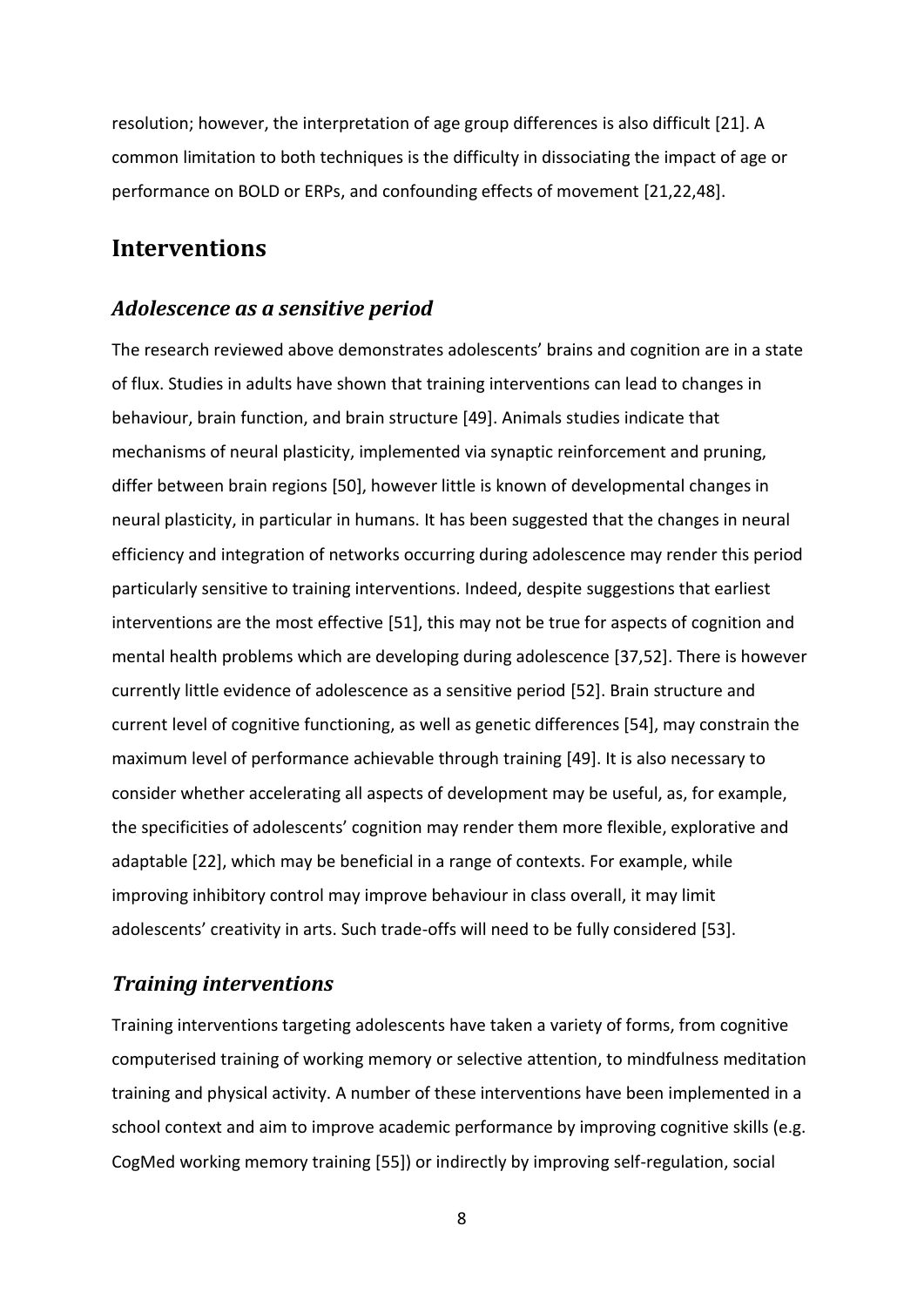interactions, and well-being (e.g. Mindfulness in Schools Programme [56]). This work demonstrates that findings from cognitive neuroscience and psychology can lead to schoolbased intervention programmes, however much more research needs to be done to develop evidence-based training interventions for education. One key challenge of cognitive training is transfer of improved performance to a wider range of measures, in particular school attainment measures. This may require the implementation of domain-specific (e.g. within the science curriculum), rather than domain-general training [49]. A second challenge is the need to assess which intervention would be most beneficial. Executive functions seem to be particularly important in achieving positive life outcomes despite adversity in lowsocio-economic status children and adolescents [57], however interventions focusing on physical exercise, boosting brain functioning and improving body health, or on parental care, may have broader benefits. A third challenge regards the consideration of individual differences [49], i.e. the identification of who may benefit most from what type of training, and of which measures, from genetics [54] to functional connectivity [26] and socioeconomic status, may best predict the success of an intervention at the individual level.

### **Conclusions**

This review summarised recent research on the adolescent brain. Adolescence is seen as a period of continued structural changes in association areas, which allow for a prolonged development of cognitive abilities such as social cognition and cognitive control. Functionally, adolescent brains show increased integration and individuation of brain networks, task-specific changes in activation in both posterior brain regions and the PFC, and increased responses in the striatum to emotions and rewards. These adolescent-specific patterns of brain activation are thought to lead to a greater influence of the social, emotional and reward context on decision-making. The prolonged development of the adolescent brain, and its specificities, may render adolescents particularly sensitive to certain types of interventions. Testing this hypothesis and the implications of the findings reviewed here for adolescent education is an important direction for future research.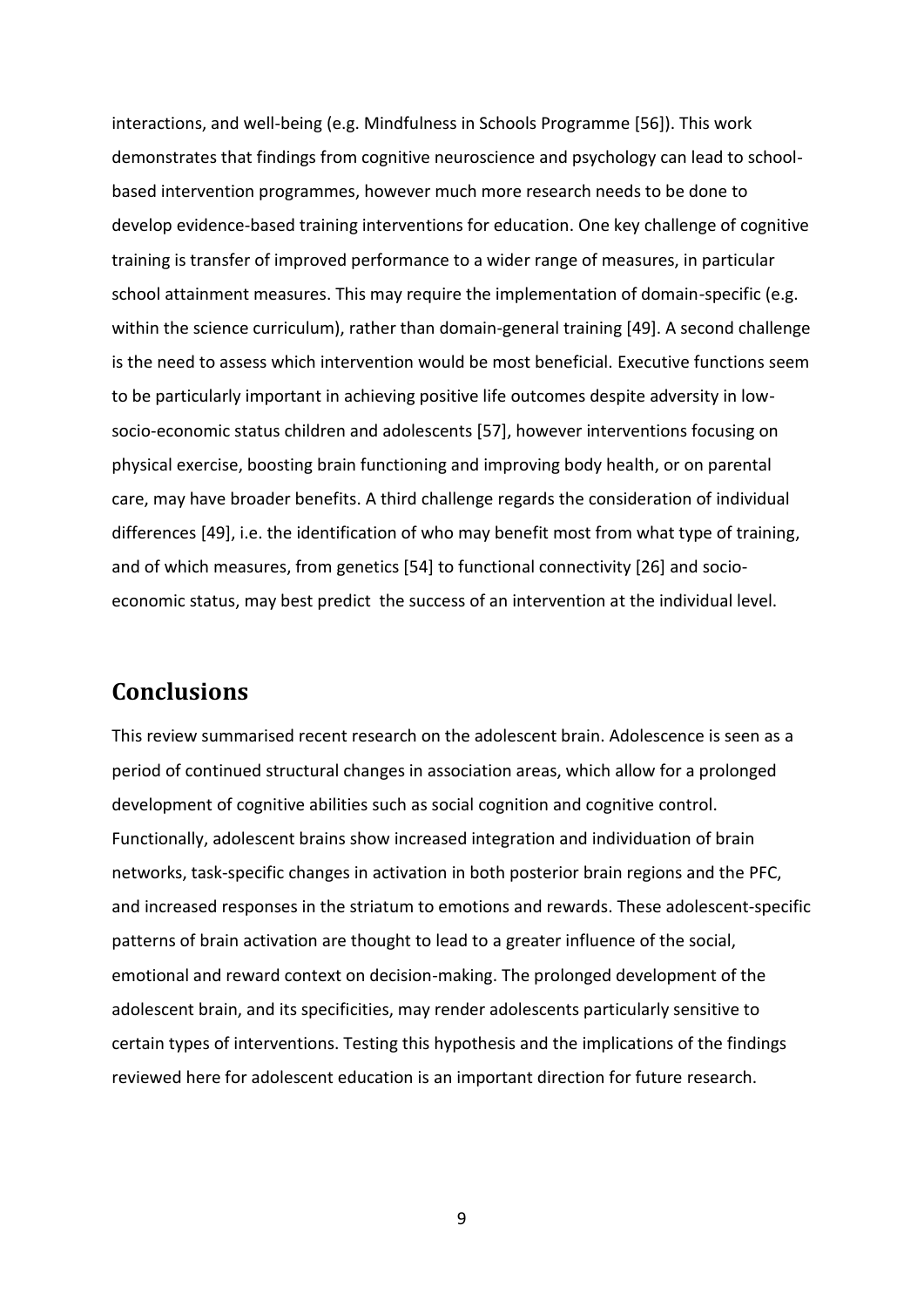# **References and recommended reading**

Papers of particular interest have been highlighted as: \* of special interest; \*\* of outstanding interest

- 1. Tamnes CK, Ostby Y, Fjell AM, Westlye LT, Due-Tønnessen P, Walhovd KB: **Brain maturation in adolescence and young adulthood: regional age-related changes in cortical thickness and white matter volume and microstructure.** *Cereb Cortex* 2010, **20**:534–548.
- 2. Brain Development Cooperative Group: **Total and regional brain volumes in a population-based normative sample from 4 to 18 years: the NIH MRI Study of Normal Brain Development.** *Cereb Cortex* 2012, **22**:1–12.
- 3. Lebel C, Beaulieu C: **Longitudinal development of human brain wiring continues from childhood into adulthood** *J Neurosci* 2011, **31**:10937–10947.
- 4. Blakemore S-J: **Imaging brain development: The adolescent brain.** *Neuroimage* 2012, **61**:406–397.
- 5. Paus T, Keshavan M, Giedd JN: **Why do many psychiatric disorders emerge during adolescence?** *Nat Rev Neurosci* 2008, **9**:947–957.
- 6. Huttenlocher PR: **Synaptic density in human frontal cortex - developmental changes and effects of aging** *Brain Res* 1979, **163**:195–205.
- 7. Petanjek Z, Judas M, Kostović I, Uylings HBM: **Lifespan alterations of basal dendritic trees of pyramidal neurons in the human prefrontal cortex: a layer-specific pattern.**  *Cereb Cortex* 2008, **18**:915–929.
- 8.\* Zhou D, Lebel C, Treit S, Evans A, Beaulieu C: **Accelerated longitudinal cortical thinning in adolescence.** *Neuroimage* 2015, **104**:138–145. *This paper analyses longitudinal structural data suggesting that the developmental decrease in cortical thickness may be accelerated in adolescence (12-19 years old at last scan) compared to childhood (5-12 years) and adulthood (20-30 years) in all four lobes, although the small number of children (N=10) limits the strengths of the finding.*
- 9. Shaw P, Greenstein D, Lerch J, Clasen L, Lenroot R, Gogtay N, Evans a, Rapoport J, Giedd J: **Intellectual ability and cortical development in children and adolescents.**  *Nature* 2006, **440**:676–679.
- 10.\* Tamnes CK, Walhovd KB, Grydeland H, Holland D, Østby Y, Dale AM, Fjell AM: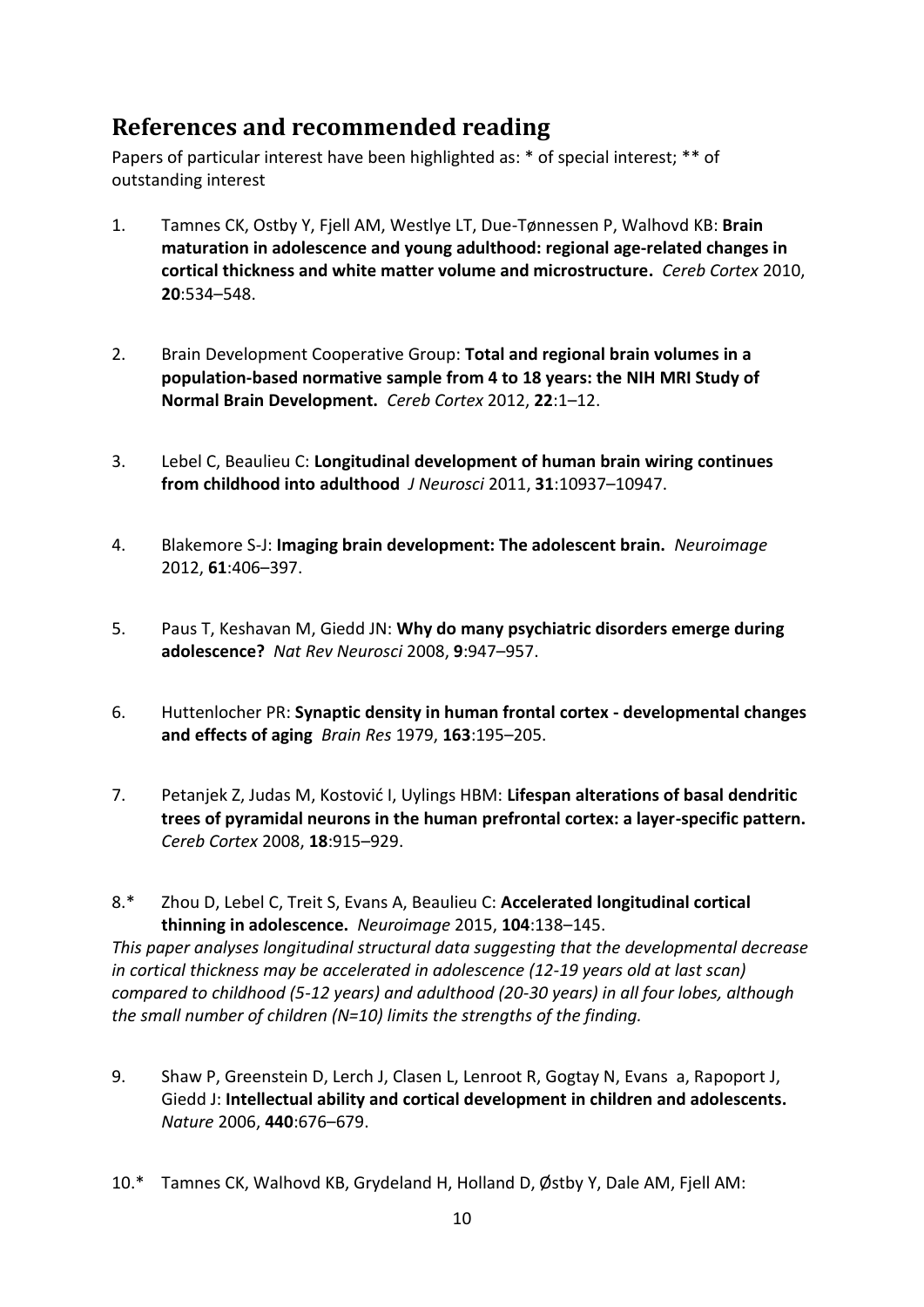**Longitudinal working memory development is related to structural maturation of frontal and parietal cortices** *J Cogn Neurosci* 2013, **25**:1611–1623.

*This paper provides evidence for a link between longitudinal changes in structure and cognition, showing that a greater decrease in cortical thickness in the posterior parietal cortex in early adolescence (12-16 years) and in the PFC in late adolescence (16-19 years) is associated with greater improvements in verbal working memory.*

11. Brant AM, Munakata Y, Boomsma DI, Defries JC, Haworth CMA, Keller MC, Martin NG, McGue M, Petrill SA, Plomin R, et al.: **The nature and nurture of high IQ: an extended sensitive period for intellectual development.** *Psychol Sci* 2013, **24**:1487–1495.

12.\*\* Goddings A-L, Mills KL, Clasen LS, Giedd JN, Viner RM, Blakemore S-J: **The influence of puberty on subcortical brain development.** *Neuroimage* 2014, **88**:242–251. *This paper uses longitudinal data to assess the differential contribution of age and puberty stage to developmental changes in subcortical volumes during adolescence. Results show that both factors play a role, with developmental trajectories differing between genders and between subcortical regions.*

- 13. Scherf KS, Behrmann M, Dahl RE: **Facing changes and changing faces in adolescence: A new model for investigating adolescent-specific interactions between pubertal, brain and behavioral development** *Dev Cogn Neurosci* 2012, **2**:219–199.
- 14. Nguyen T-V, McCracken J, Ducharme S, Botteron KN, Mahabir M, Johnson W, Israel M, Evans AC, Karama S: **Testosterone-related cortical maturation across childhood and adolescence.** *Cereb Cortex* 2013, **23**:1424–1432.
- 15. Menzies L, Goddings A-L, Whitaker KJ, Blakemore S-J, Viner RM: **The effects of puberty on white matter development in boys.** *Dev Cogn Neurosci* 2015, **11**:116– 128.
- 16. Raznahan A, Lee Y, Stidd R, Long R, Greenstein D, Clasen L, Addington A: **Longitudinally mapping the influence of sex and androgen signaling on the dynamics of human cortical maturation in adolescence**. *PNAS* 2010, **107**:16988– 16993.
- 17. Steinberg L: **A social neuroscience perspective on adolescent risk-taking.** *Dev Rev* 2008, **28**:78–106.
- 18. Casey BJ, Getz S, Galvan A: **The adolescent brain**. *Dev Rev* 2008, **28**:62–77.
- 19. Albert D, Chein J, Steinberg L: **Peer influences on adolescent decision making**. *Curr Dir Psychol Sci* 2013, **22**:114–120.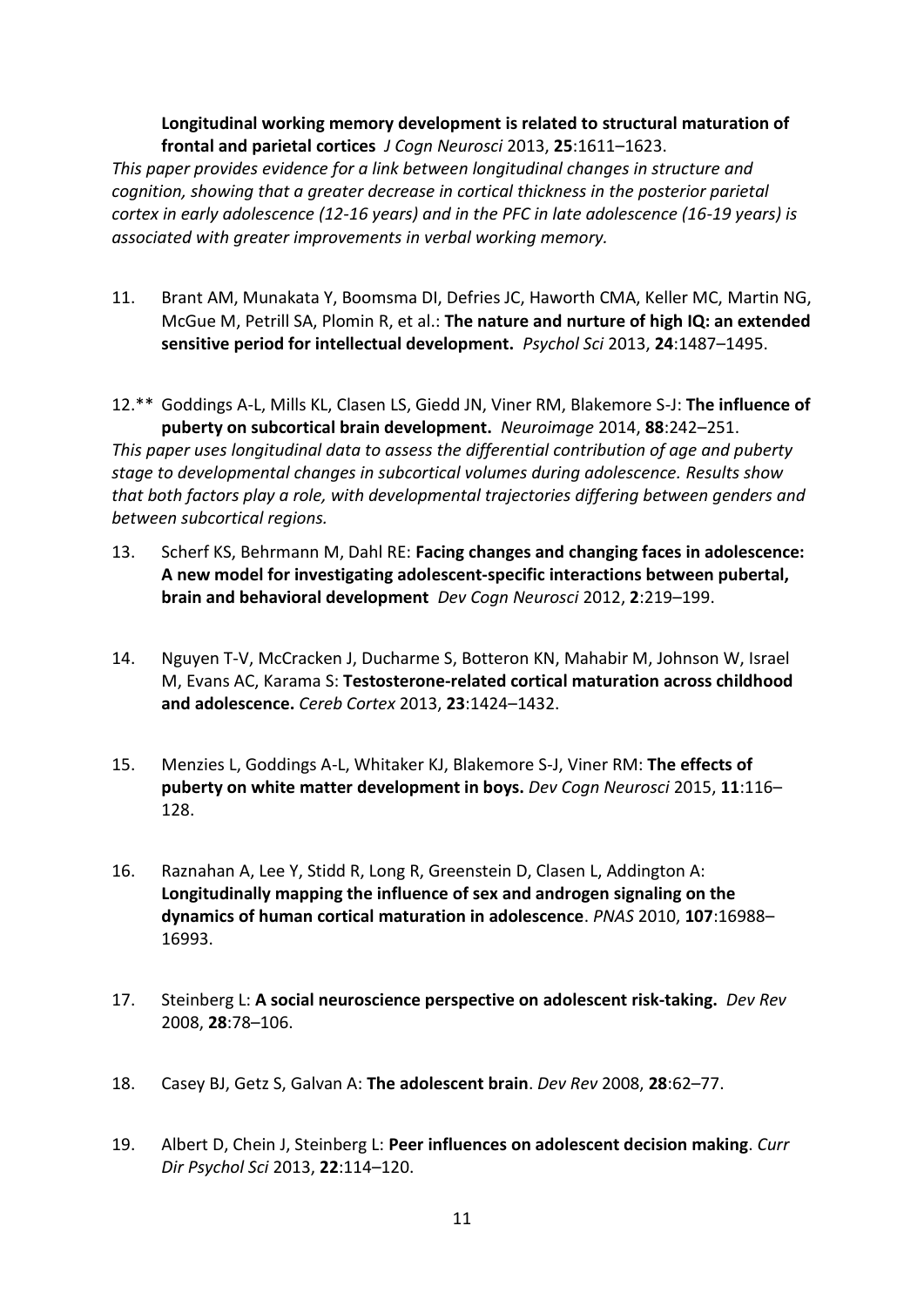20.\*\* Mills KL, Goddings A-L, Clasen LS, Giedd JN, Blakemore S-J: **The developmental mismatch in structural brain maturation during adolescence.** *Dev Neurosci* 2014, **36**:147–160.

*This paper provides direct support for the mistmatch hypothesis using structural longitudinal data. At the group level the PFC showed a 17% decrease in volume between 11 and 25 years of age, while the amygdala and NAcc exhibited a 7% increase and 7% decrease in volume, respectively, starting from 7-8 years and stabilising during adolescence in the case of the amygdala. At the individual level, 29 participants were classified in having a mismatch between NAcc and/or amygdala maturation and PFC maturation, while four participants displayed no evidence of mismatch.*

- 21. Segalowitz SJ, Santesso DL, Jetha MK: **Electrophysiological changes during adolescence: a review.** *Brain Cogn* 2010, **72**:86–100.
- 22. Crone EA, Dahl RE: **Understanding adolescence as a period of social–affective engagement and goal flexibility.** *Nat Rev Neurosci* 2012, **13**:636–650.
- 23. Satterthwaite TD, Wolf DH, Loughead J, Ruparel K, Elliott MA, Hakonarson H, Gur RC, Gur RE: **Impact of in-scanner head motion on multiple measures of functional connectivity: relevance for studies of neurodevelopment in youth.** *NeuroImage*  2012, **60:**623–632.
- 24. Power JD, Schlaggar BL, Petersen SE: **Recent progress and outstanding issues in motion correction in resting state fMRI.** *NeuroImage* 2015, **105**:536–551.
- 25. \* Dwyer DB, Harrison BJ, Yücel M, Whittle S, Zalesky A, Pantelis C, Allen NB, Fornito A: **Large-scale brain network dynamics supporting adolescent cognitive control.** *J Neurosci* 2014, **34**:14096–14107.

*This paper focuses on the analysis of task-related functional connectivity and demonstrates that individual differences in adolescent cognitive control are not solely linked to local brain activations but instead reflect the interplay and balance between segregated brain networks.*

- 26. Wu J, Srinivasan R, Kaur A, Cramer SC: **Resting-state cortical connectivity predicts motor skill acquisition.** *NeuroImage* 2014, **91**:84–90.
- 27. Thatcher RW, North DM, Biver CJ: **Diffusion spectral imaging modules correlate with EEG LORETA neuroimaging modules.** *Hum Brain Mapp* 2012, **33**:1062–1075.
- 28. Luna B, Padmanabhan A, O'Hearn K: **What has fMRI told us about the development of cognitive control through adolescence?** *Brain Cogn* 2010, **72**:101–113.
- 29. Tamm L, Menon V, Reiss AL: **Maturation of brain function associated with response inhibition** *J Am Acad Child Adolesc Psychiatry* 2002, **41**:1231–1238.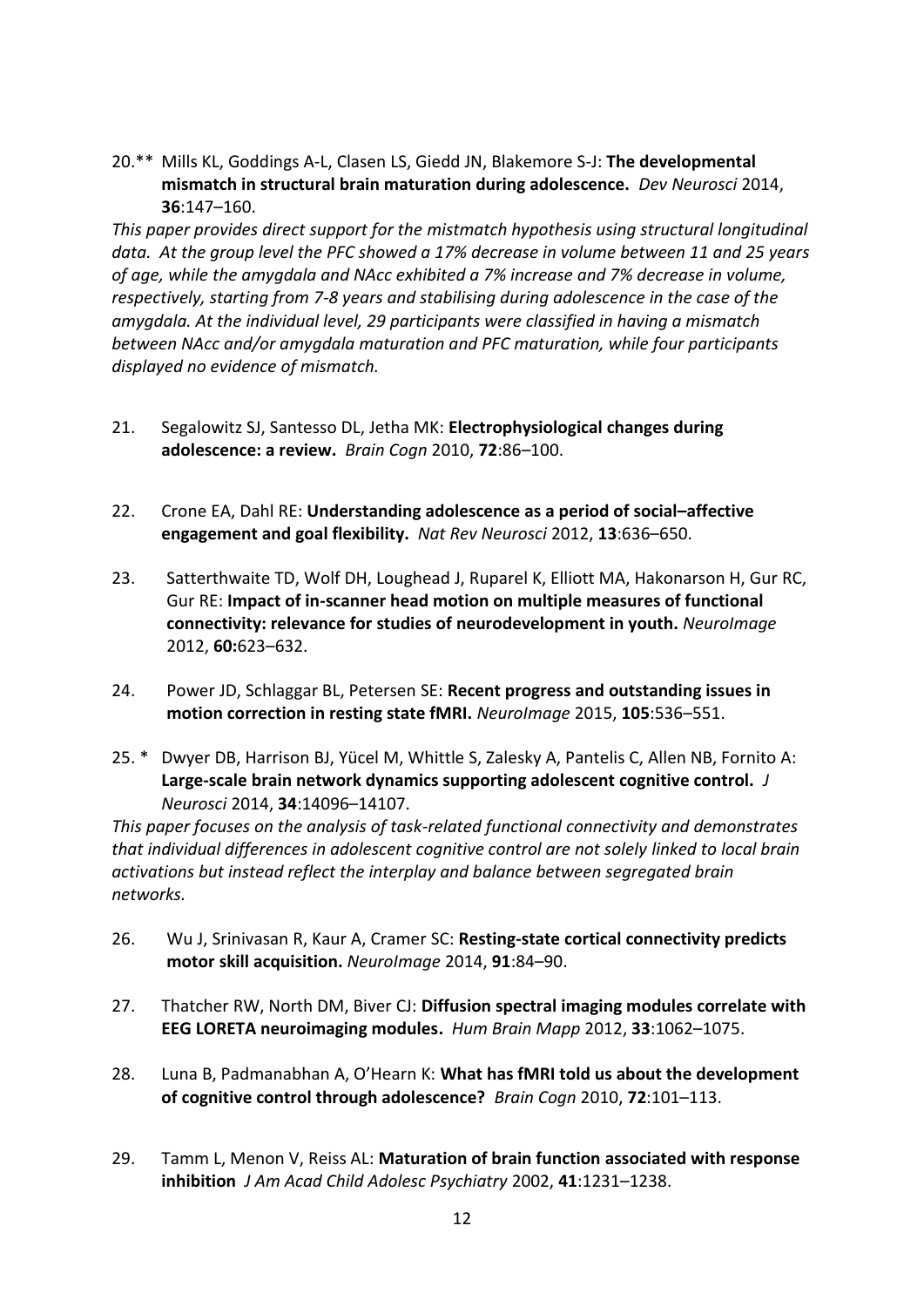- 30. Dumontheil I: **Development of abstract thinking during childhood and adolescence: the role of rostrolateral prefrontal cortex.** *Dev Cogn Neurosci* 2014, **10**:57–76.
- 31. Luna B, Marek S, Larsen B, Tervo-Clemmens B, Chahal R: **An integrative model of the maturation of cognitive control.** *Annu Rev Neurosci* 2015, **38**:151–170.
- 32. Dumontheil I, Roggeman C, Ziermans T, Peyrard-Janvid M, Matsson H, Kere J, Klingberg T: **Influence of the COMT genotype on working memory and brain activity changes during development.** *Biol Psychiatry* 2011, **70**:222–229.
- 33. van Duijvenvoorde ACK, Zanolie K, Rombouts SARB, Raijmakers MEJ, Crone EA: **Evaluating the negative or valuing the positive? Neural mechanisms supporting feedback-based learning across development.** *J Neurosci* 2008, **28**:9495–9503.
- 34. Dumontheil I, Klingberg T: **Brain activity during a visuospatial working memory task predicts arithmetical performance 2 years later** *Cereb Cortex* 2012, **22**:1078–1085.
- 35. Miller Singley AT, Bunge SA: **Neurodevelopment of relational reasoning: Implications for mathematical pedagogy.** *Trends Neurosci Educ* 2014, **3**:33–37.
- 36. Sander MC, Werkle-Bergner M, Gerjets P, Shing YL, Lindenberger U: **The twocomponent model of memory development, and its potential implications for educational settings.** *Dev Cogn Neurosci* 2012, **2**:S67–S77.
- 37. Blakemore S-J, Mills KL: **Is adolescence a sensitive period for sociocultural processing?** *Annu Rev Psychol* 2014, **65**:187–207.
- 38. Dumontheil I, Apperly IA, Blakemore SJ: **Online usage of theory of mind continues to develop in late adolescence**. *Dev Sci* 2010, **13**:331–338.
- 39. Sebastian C, Viding E, Williams KD, Blakemore SJ: **Social brain development and the affective consequences of ostracism in adolescence**. *Brain Cogn* 2010, **72**:134–145.
- 40. Blakemore S-J, Robbins TW: **Decision-making in the adolescent brain.** *Nat Neurosci* 2012, **15**:1184–1191.
- 41. Hare TA, Tottenham N, Galvan A, Voss HU, Glover GH, Casey BJ: **Biological substrates of emotional reactivity and regulation in adolescence during an emotional go-nogo**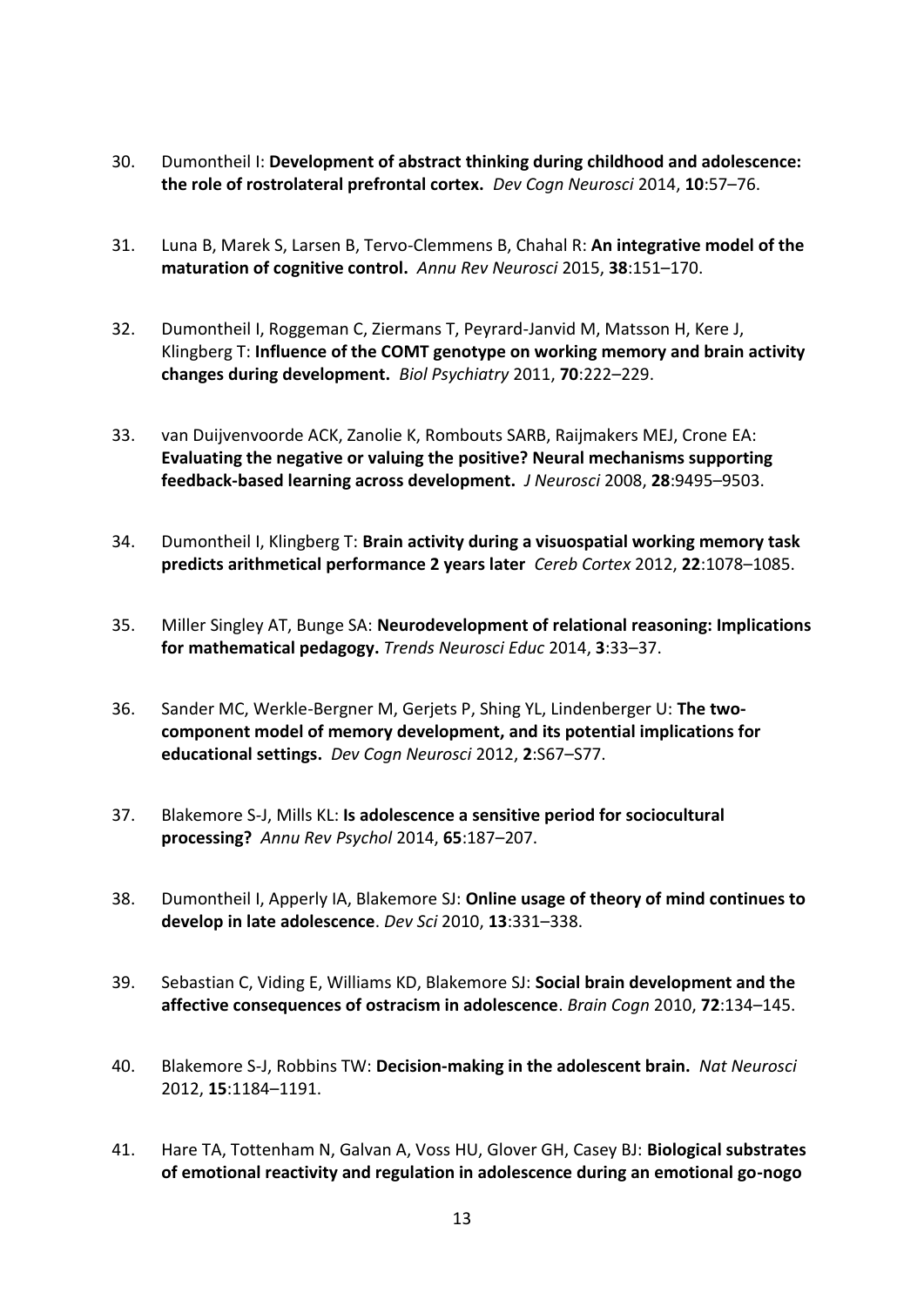**task.** *Biol Psychiatry* 2008, **63**:927–934.

- 42. Braams BR, van Duijvenvoorde ACK, Peper JS, Crone EA: **Longitudinal changes in adolescent risk-taking: a comprehensive study of neural responses to rewards, pubertal development, and risk-taking behavior.** *J Neurosci* 2015, **35**:7226–7238.
- 43. Casey B, Caudle K: **The teenage brain: self control.** *Curr Dir Psychol Sci* 2013, **22**:82– 87.
- 44. Willoughby T, Tavernier R, Hamza C, Adachi PJC, Good M: **The triadic systems model perspective and adolescent risk taking.** *Brain Cogn* 2014, **89**: 114–115.
- 45. Harris JJ, Reynell C, Attwell D: **The physiology of developmental changes in BOLD functional imaging signals.** *Dev Cogn Neurosci* 2011,**1**:199-216.
- 46. Dumontheil I, Houlton R, Christoff K, Blakemore S-J: **Development of relational reasoning during adolescence.** *Dev Sci* 2010, **13**:F15–24.
- 47. Bazargani N, Hillebrandt H, Christoff K, Dumontheil I: **Developmental changes in effective connectivity associated with relational reasoning.** *Hum Brain Mapp* 2014, **35:**3262–3276.
- 48.\* Satterthwaite TD, Wolf DH, Erus G, Ruparel K, Elliott MA, Gennatas ED, Hopson RD, Jackson C, Prabhakaran K, Bilker WB, et al.: **Functional maturation of the executive system during adolescence.** *J Neurosci* 2013, **33**:16249 –16261.

*This paper demonstrates the strong relationship between performance and brain activation, which is difficult to disentangle from developmental effects. The increased executive network activation and default mode network deactivation observed during development with increasing working memory load was found to be mostly related to individual difference in performance, which mediated the observed age effects.*

- 49. Jolles DD, Crone EA: **Training the developing brain: a neurocognitive perspective**  *Front Hum Neurosci* 2012, **6**:76.
- 50. Elston GN, Oga T, Fujita I: **Spinogenesis and pruning scales across functional hierarchies.** *J Neurosci* 2009, **29**:3271–3275.
- 51. Heckman JJ: **Skill formation and the economics of investing in disadvantaged children.** *Science* 2006, **312**:1900–1902.
- 52. Howard-Jones PA, Washbrook EV, Meadows S: **The timing of educational**